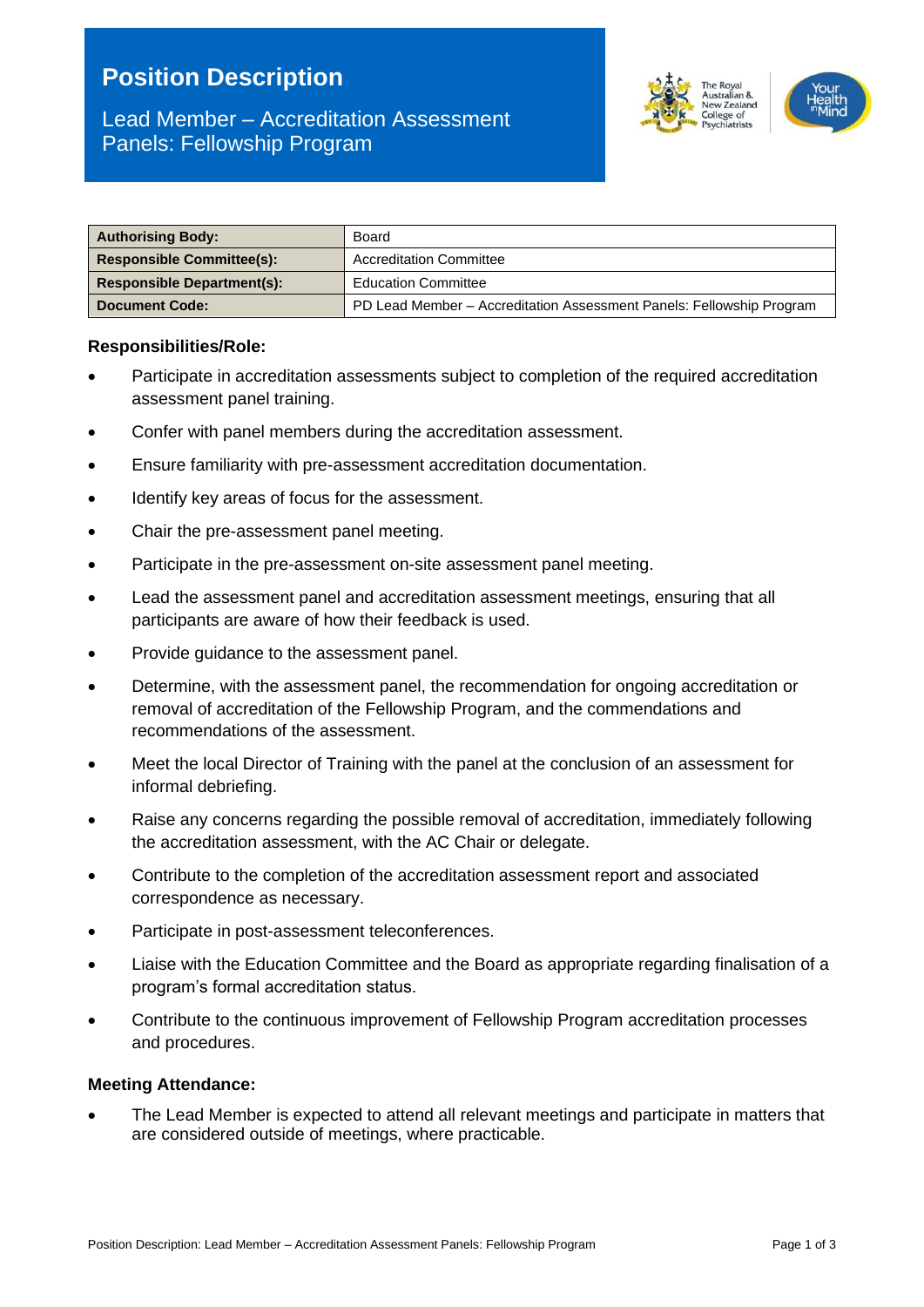# **Selection Criteria:**

- Current active Fellowship and good standing in the Royal Australian and New Zealand College of Psychiatrists (RANZCP).
- Is an accredited RANZCP supervisor who has a special interest in training as demonstrated by experience as a Director of Training, a Director of Advanced Training, a BTC/NZTC Chair or a service director.
- Completion of a minimum two Fellowship program assessments as a Lead or Second Member during the previous five calendar years, or, evidence of current experience / participation in other accreditation activities such as training post assessments.
- A commitment to the education and professional development of psychiatry.
- Demonstrated experience in an area of psychiatry practice/expertise, as evidenced in a curriculum vitae.
- Participation in the RANZCP Continuing Professional Development Program.
- No perceived, potential or real conflict of interest that cannot be mitigated.
- Current specialist medical registration and professional indemnity.

# **Selection Process:**

- The Lead Member shall express interest in the position when called upon.
- The Lead Member shall be appointed to the accreditation panel and specific assessment/s by the Accreditation Committee.
- The appointment as Lead Member is not limited other than by the currency of the relevant Selection Criteria.
- The Lead Member will not be allocated to an accreditation assessment in their own state, territory, or RANZCP training program.
- Membership of each accreditation panel shall be determined by the Accreditation Committee according to the specific circumstances of the accreditation assessment.
- A signed Deed of Undertaking recorded with the RANZCP.

# **Voting Rights:**

A full voting member of the Panel.

# **Reporting Relationships:**

# *Internal Relationships:*

Accreditation outcomes are reported by the accreditation panel as required to:

- The Board
- Corporate Governance and Risk Committee
- The Education Committee
- The Accreditation Committee
- The Committee for Training
- The Committee for Education Evaluation, Monitoring and Reporting
- Branch Training Committees or the New Zealand Training Committee
- Directors of Training
- Trainees in the Training Program